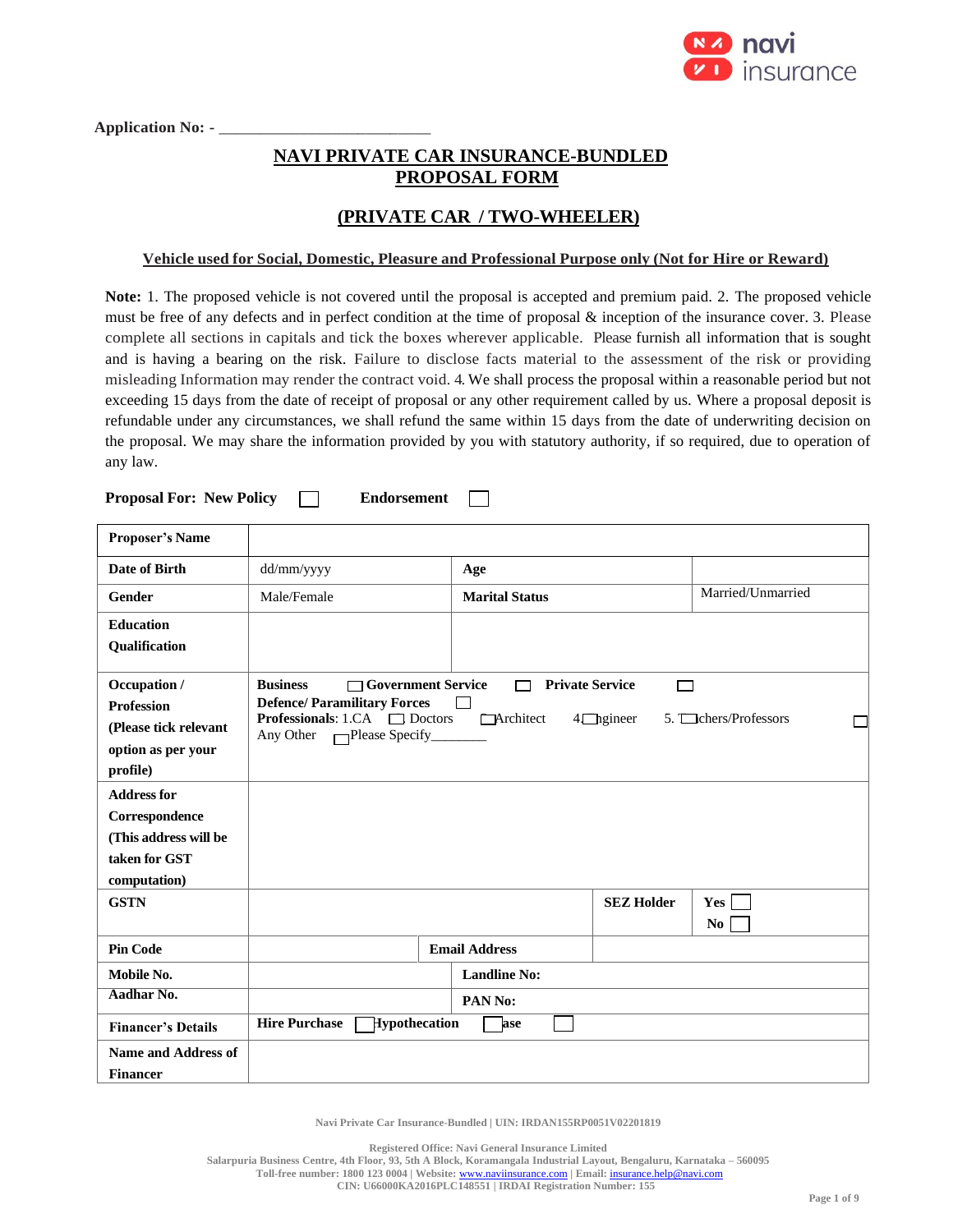

|                            | <b>Type of Policy Required</b>                                                         | Package                                                            |                                          |             |              |      |                                                               |                            |                                                                               |                            |
|----------------------------|----------------------------------------------------------------------------------------|--------------------------------------------------------------------|------------------------------------------|-------------|--------------|------|---------------------------------------------------------------|----------------------------|-------------------------------------------------------------------------------|----------------------------|
|                            | Package (Fire and Theft)<br>ckage (Fire only)<br>age (Theft only)<br>P.                |                                                                    |                                          |             |              |      |                                                               |                            |                                                                               |                            |
|                            |                                                                                        |                                                                    |                                          |             |              |      |                                                               |                            |                                                                               |                            |
| <b>Period of Insurance</b> |                                                                                        | From: --//-- Hrs. on dd/mm/yyyy                                    |                                          |             |              |      |                                                               | To: Midnight of dd/mm/yyyy |                                                                               |                            |
| <b>Details of Vehicle:</b> |                                                                                        |                                                                    |                                          |             |              |      |                                                               |                            |                                                                               |                            |
|                            | Whether the vehicle is New or Second Hand at the time of Purchase: New<br>Hand<br>Seco |                                                                    |                                          |             |              |      |                                                               |                            |                                                                               |                            |
|                            | Body Type: ________                                                                    |                                                                    |                                          |             |              |      |                                                               |                            |                                                                               |                            |
| <b>REGN. No</b>            | <b>Engine</b><br>N <sub>0</sub>                                                        | <b>Chassis</b><br>No.                                              | <b>Year of</b><br><b>Manufa</b><br>cture | <b>Make</b> | <b>Model</b> |      | Date of<br><b>Registration/</b><br>Date of<br><b>Purchase</b> | <b>Cubic</b><br>Capacity   | <b>Seating</b><br>Capacity<br><b>Including</b><br>driver &<br><b>Side Car</b> | <b>Fuel</b><br><b>Type</b> |
|                            |                                                                                        |                                                                    |                                          |             |              |      |                                                               |                            |                                                                               |                            |
|                            | <b>Registering Authority - Name and location:</b>                                      |                                                                    |                                          |             |              |      |                                                               |                            |                                                                               |                            |
|                            | <b>Insured Declared Value</b>                                                          |                                                                    |                                          |             |              |      |                                                               |                            | Amount $(\overline{\mathbf{z}})$                                              |                            |
|                            | <b>Insured Declared Value of Vehicle</b>                                               |                                                                    |                                          |             |              |      |                                                               |                            |                                                                               |                            |
|                            |                                                                                        | Side Car Value (Applicable for Two-Wheeler only)                   |                                          |             |              |      |                                                               |                            |                                                                               |                            |
|                            |                                                                                        | Non-Electrical Accessories (other Than manufacturer fitted)        |                                          |             |              |      |                                                               |                            |                                                                               |                            |
| Sr. No.<br>1               |                                                                                        | <b>Items Description</b>                                           |                                          |             |              |      | <b>IDV</b>                                                    |                            |                                                                               |                            |
| 2                          |                                                                                        |                                                                    |                                          |             |              |      |                                                               |                            |                                                                               |                            |
| 3                          |                                                                                        |                                                                    |                                          |             |              |      |                                                               |                            |                                                                               |                            |
| <b>Total</b>               |                                                                                        |                                                                    |                                          |             |              |      |                                                               |                            |                                                                               |                            |
|                            |                                                                                        |                                                                    |                                          |             |              |      |                                                               |                            |                                                                               |                            |
|                            |                                                                                        | Electrical/Electronic Accessories (Other than manufacturer fitted) |                                          |             |              |      |                                                               |                            |                                                                               |                            |
| Sr. No.                    |                                                                                        | <b>Items Description</b>                                           |                                          | <b>Make</b> | <b>Model</b> | Year |                                                               | <b>IDV</b>                 |                                                                               |                            |
| 1.                         |                                                                                        |                                                                    |                                          |             |              |      |                                                               |                            |                                                                               |                            |
| 2.                         |                                                                                        |                                                                    |                                          |             |              |      |                                                               |                            |                                                                               |                            |
| 3.                         |                                                                                        |                                                                    |                                          |             |              |      |                                                               |                            |                                                                               |                            |
|                            | <b>Total</b>                                                                           |                                                                    |                                          |             |              |      |                                                               |                            |                                                                               |                            |
|                            | External CNG/LPG kit (Not Provided by manufacturer)                                    |                                                                    |                                          |             |              |      |                                                               |                            |                                                                               |                            |
| <b>Total IDV</b>           |                                                                                        |                                                                    |                                          |             |              |      |                                                               |                            |                                                                               |                            |

**Navi Private Car Insurance-Bundled | UIN: IRDAN155RP0051V02201819**

**Registered Office: Navi General Insurance Limited**

**Salarpuria Business Centre, 4th Floor, 93, 5th A Block, Koramangala Industrial Layout, Bengaluru, Karnataka – 560095**

**Toll-free number: 1800 123 0004 | Website:** [www.naviinsurance.com](http://www.naviinsurance.com/) **| Email:** [insurance.help@navi.com](mailto:insurance.help@navi.com) **CIN: U66000KA2016PLC148551 | IRDAI Registration Number: 155**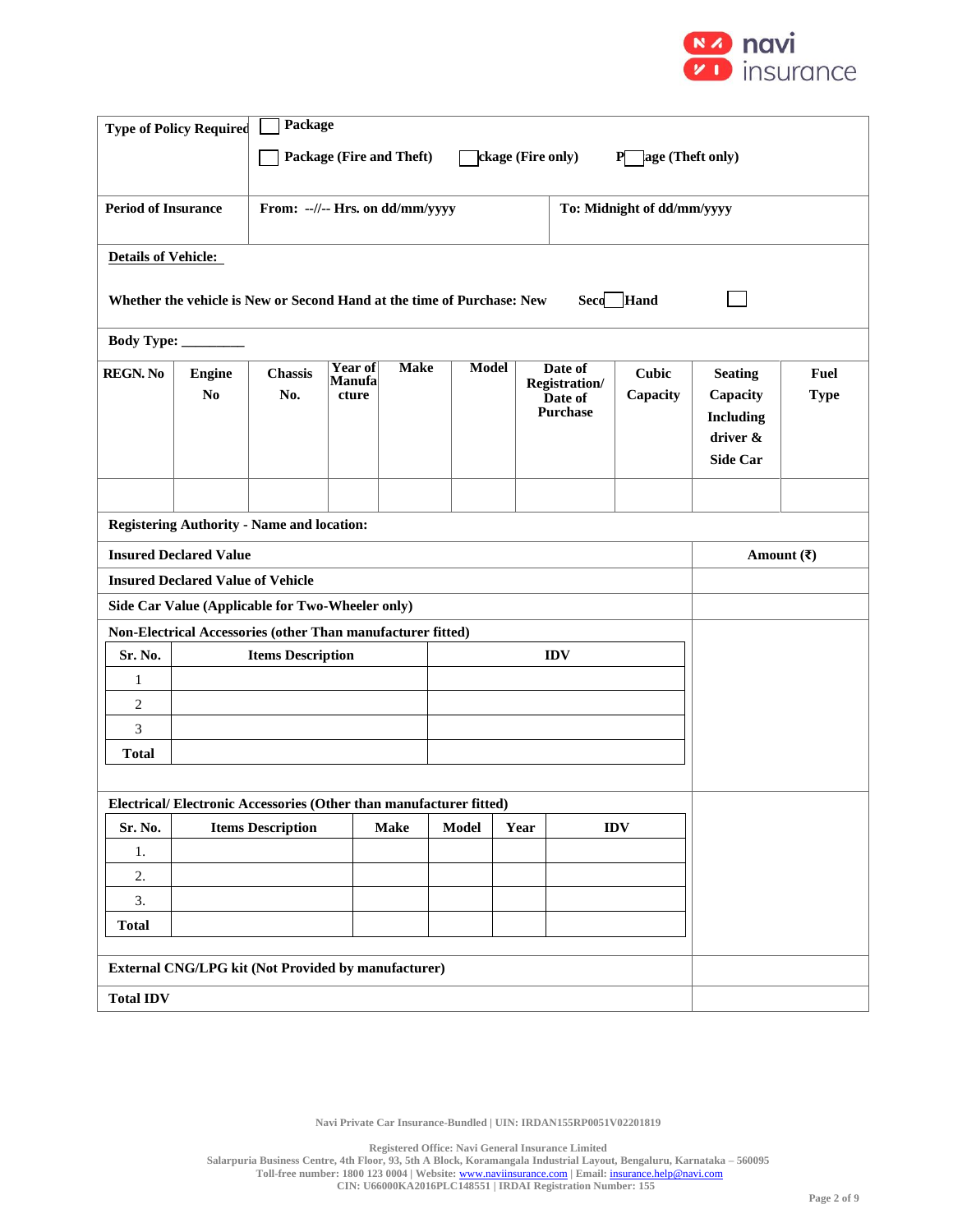

### **Note:**

The Insured's Declared Value (IDV) of the vehicle will be deemed to be the 'SUM INSURED' for the purpose of this tariff and it will be fixed at the commencement of each policy period for each insured vehicle.

The IDV of the vehicle is to be fixed on the basis of manufacturers listed selling price of the brand and model as the vehicle proposed for insurance at the commencement of insurance /renewal, and adjusted for depreciation (as per schedule specified below). The IDV of the side car(s) and / or accessories, if any, fitted to the vehicle but not included in the manufacturer's listed selling price of the vehicle is / are also likewise to be fixed.

The schedule of age-wise depreciation as shown below is applicable for the purpose of Total Loss/ Constructive Total Loss (TL/ CTL) claims only. A vehicle will be considered to be a CTL where the aggregate cost of retrieval and / or repair of the vehicle subject to terms and conditions of the policy exceeds 75% of the IDV.

| <b>AGE OF VEHICLE</b>                       | % OF DEPRECIATION FOR<br><b>FIXING IDV</b> |  |  |  |  |
|---------------------------------------------|--------------------------------------------|--|--|--|--|
| Not exceeding 6 months                      | 5%                                         |  |  |  |  |
| Exceeding 6 months but not exceeding 1 year | 1.5%                                       |  |  |  |  |
| Exceeding 1 year but not exceeding 2 years  | 20%                                        |  |  |  |  |
| Exceeding 2 year but not exceeding 3 years  | 30%                                        |  |  |  |  |
| Exceeding 3 year but not exceeding 4 years  | 40%                                        |  |  |  |  |
| Exceeding 4 year but not exceeding 5 years  | 50%                                        |  |  |  |  |
|                                             |                                            |  |  |  |  |

**Note.** IDV of obsolete models of vehicles (i.e. Models which the manufacturers have discontinued to manufacture) and vehicles beyond 5 years of age will be determined on the basis of an understanding between the insurer and the insured.

#### **PREVIOUS INSURER DETAILS**

| <b>Previous</b>                                                                                                 | Type of                             | Name of                                |           | <b>NCB</b> in | <b>Policy Expiry Date</b> | $\overline{Did}$ you                        | <b>NCB</b> % Eligible |  |
|-----------------------------------------------------------------------------------------------------------------|-------------------------------------|----------------------------------------|-----------|---------------|---------------------------|---------------------------------------------|-----------------------|--|
| Policy No                                                                                                       | <b>Policy</b>                       | Insurer &                              | last year |               | claim                     | (provide proof or<br>declaration at the end |                       |  |
|                                                                                                                 | Package<br>/TP                      | <b>Servicing</b><br><b>Branch Code</b> |           | <b>Policy</b> |                           | Last year?<br>Yes/No. If                    | of the proposal form) |  |
|                                                                                                                 |                                     | or Address                             |           |               |                           | yes, please                                 |                       |  |
|                                                                                                                 |                                     |                                        |           |               |                           | provide                                     |                       |  |
|                                                                                                                 |                                     |                                        |           |               |                           | claim<br>amount.                            |                       |  |
|                                                                                                                 |                                     |                                        |           |               |                           |                                             |                       |  |
|                                                                                                                 |                                     |                                        |           |               |                           |                                             |                       |  |
|                                                                                                                 |                                     |                                        |           |               |                           |                                             |                       |  |
|                                                                                                                 |                                     |                                        |           |               |                           |                                             |                       |  |
|                                                                                                                 |                                     |                                        |           |               |                           |                                             |                       |  |
|                                                                                                                 | Claim Lodged in past 3 years        |                                        |           | Year 1        | Year 2                    |                                             | Year 3                |  |
|                                                                                                                 |                                     |                                        |           |               |                           |                                             |                       |  |
| No. of claims                                                                                                   |                                     |                                        |           |               |                           |                                             |                       |  |
| Amount                                                                                                          |                                     |                                        |           |               |                           |                                             |                       |  |
| Has any Insurance Company Ever Declined/Cancelled /Refused Renewal/Imposed special condition or excess – Yes/No |                                     |                                        |           |               |                           |                                             |                       |  |
|                                                                                                                 | If Yes, reason and details thereof: |                                        |           |               |                           |                                             |                       |  |
|                                                                                                                 |                                     |                                        |           |               |                           |                                             |                       |  |

**Navi Private Car Insurance-Bundled | UIN: IRDAN155RP0051V02201819**

**Registered Office: Navi General Insurance Limited**

**Salarpuria Business Centre, 4th Floor, 93, 5th A Block, Koramangala Industrial Layout, Bengaluru, Karnataka – 560095**

**Toll-free number: 1800 123 0004 | Website:** [www.naviinsurance.com](http://www.naviinsurance.com/) **| Email:** [insurance.help@navi.com](mailto:insurance.help@navi.com)

**CIN: U66000KA2016PLC148551 | IRDAI Registration Number: 155**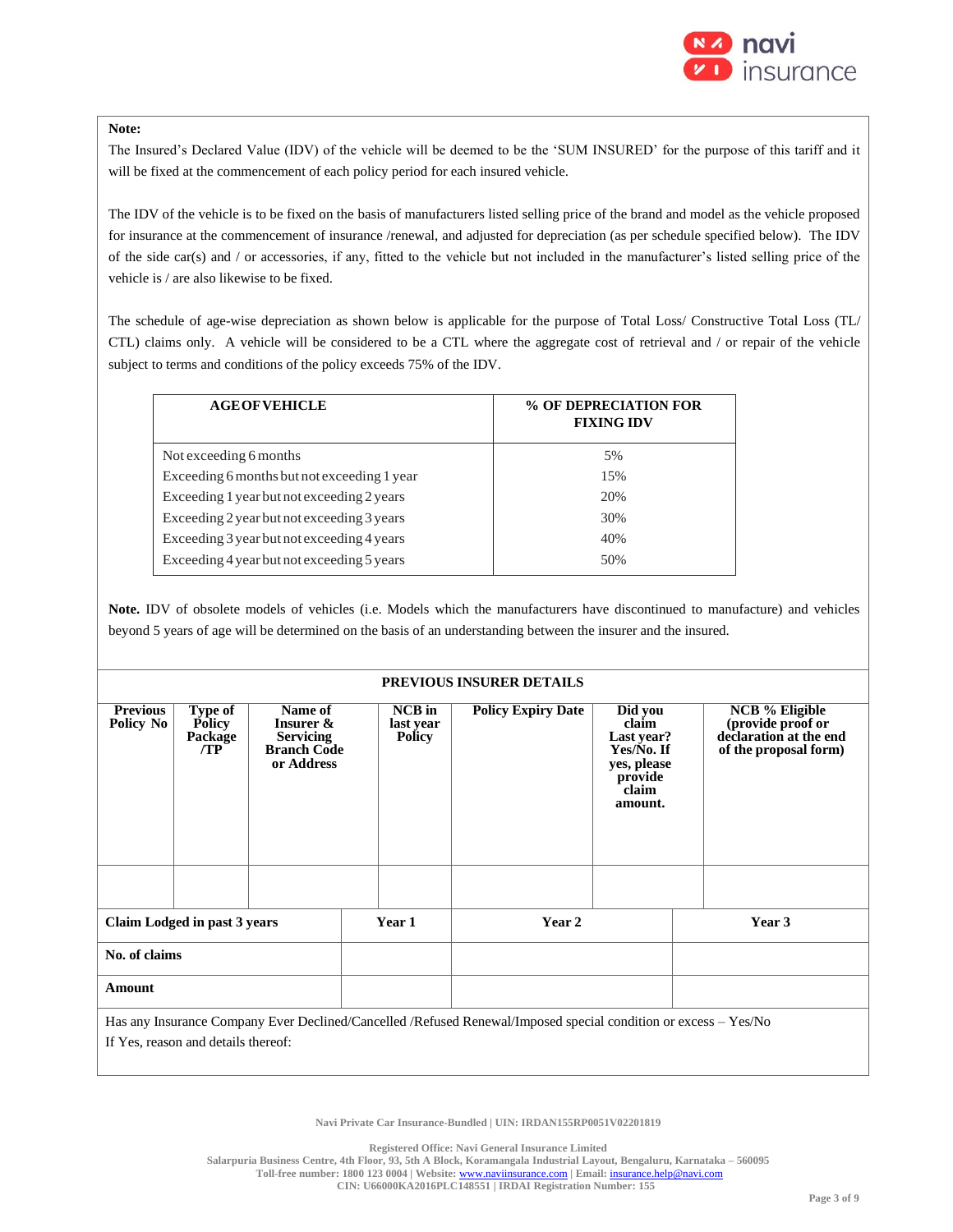

| <b>OTHER INFORMATION</b>                                                                                                                                                                                             |                                                                                          |  |  |  |  |
|----------------------------------------------------------------------------------------------------------------------------------------------------------------------------------------------------------------------|------------------------------------------------------------------------------------------|--|--|--|--|
| (Tick on relevant option and provide details wherever applicable)                                                                                                                                                    |                                                                                          |  |  |  |  |
| Average Yearly Usage (in KM's)                                                                                                                                                                                       |                                                                                          |  |  |  |  |
| <b>Current Odometer Rating</b>                                                                                                                                                                                       |                                                                                          |  |  |  |  |
| City where vehicle will be driven                                                                                                                                                                                    |                                                                                          |  |  |  |  |
| Are you an existing customer of Navi<br><b>General Insurance?</b>                                                                                                                                                    | Yes/No<br><b>Customer ID</b>                                                             |  |  |  |  |
| Is any other Private car/two-Wheeler<br>belonging to your family insured with us?                                                                                                                                    | Yes/No<br>(Family means Father, Mother, Self, Spouse, Children)                          |  |  |  |  |
| Do you wish to share your Credit Score<br>with us?                                                                                                                                                                   | Yes/No                                                                                   |  |  |  |  |
| Is your vehicle fitted with Telematics                                                                                                                                                                               | Yes/No - If yes are you willing to share device data if required by company?             |  |  |  |  |
| Device?                                                                                                                                                                                                              | (Yes/No)                                                                                 |  |  |  |  |
| Do you wish to provide photograph of your<br>vehicle?<br>If yes, please provide/upload minimum<br>four photographs of all 4 sides of the vehicle<br>taken on the date of proposal through our<br>mobile application. | Yes/No                                                                                   |  |  |  |  |
| Voluntary Excess: Do you wish to opt for<br>Voluntary Excess over and above the<br>Compulsory Deductible mentioned below:<br>Two Wheelers - Rs.100                                                                   | $Yes/No - If yes, please specify the amount$                                             |  |  |  |  |
| Private Car----<br>Not Exceeding 1500 CC - Rs.1000<br>Exceeding 1500 CC - Rs.2000                                                                                                                                    | For Two Wheelers: Rs 500/750/1000/1500/3000<br>For Private Cars: Rs 2500/5000/7500/15000 |  |  |  |  |
|                                                                                                                                                                                                                      | ANY OTHER RELVANT INFORMATION                                                            |  |  |  |  |

**Navi Private Car Insurance-Bundled | UIN: IRDAN155RP0051V02201819**

**Registered Office: Navi General Insurance Limited**

 $\mathbf{I}$ 

**Salarpuria Business Centre, 4th Floor, 93, 5th A Block, Koramangala Industrial Layout, Bengaluru, Karnataka – 560095**

**Toll-free number: 1800 123 0004 | Website:** [www.naviinsurance.com](http://www.naviinsurance.com/) **| Email:** [insurance.help@navi.com](mailto:insurance.help@navi.com)

**CIN: U66000KA2016PLC148551 | IRDAI Registration Number: 155**

۰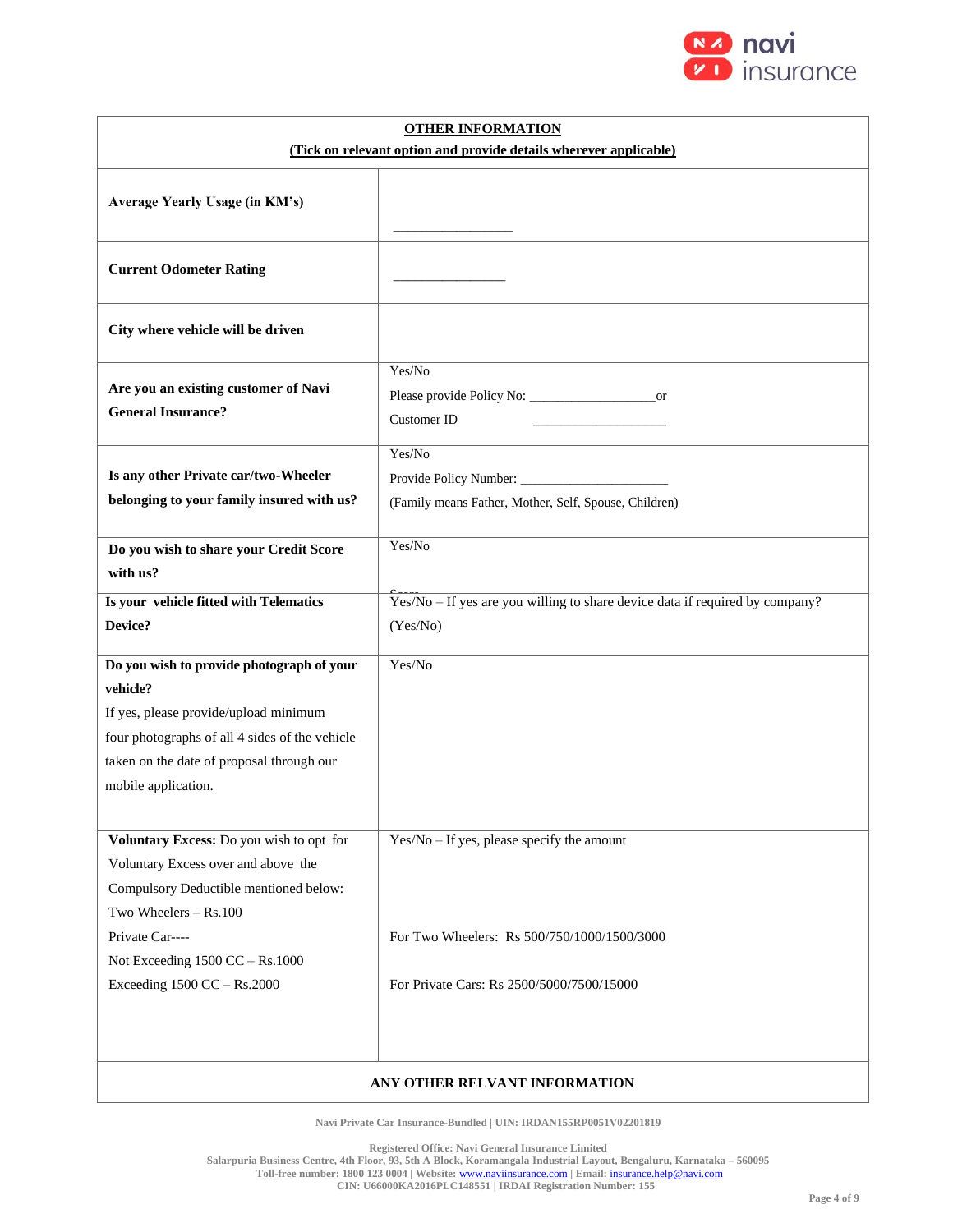

| Is any of these applicable:                                                                                                                                                                                           |                                                                                                |                  |                       |  |                              |                  |
|-----------------------------------------------------------------------------------------------------------------------------------------------------------------------------------------------------------------------|------------------------------------------------------------------------------------------------|------------------|-----------------------|--|------------------------------|------------------|
| Vehicle being run by non-conventional<br>1.<br>source<br>Vehicle will be used for driving tuitions<br>2.<br>Whether vehicle is certified as Vintage<br>3.<br>car by Vintage and Classic Car Club of<br>India.         | Yes/No<br>If yes, please specify details (RC copy will be needed as proof)<br>Yes/No<br>Yes/No |                  |                       |  |                              |                  |
| Vehicle is Specially designed for use of<br>4.<br>blind / Handicapped / Mentally<br><b>Challenged Person and duly endorsed in</b><br><b>Registration Certificate</b><br>Use of vehicle limited to own premises?<br>5. | Yes/No                                                                                         |                  |                       |  |                              |                  |
| Whether the vehicle is fitted with Fibre<br>6.<br><b>Glass Tank</b><br>Is the vehicle fitted with Anti-Theft<br>7.                                                                                                    | Yes/No<br>Yes/No                                                                               |                  |                       |  |                              |                  |
| device approved by ARAI?<br><b>Imported Vehicle without Custom Duty</b><br>8.<br>Loss of accessories by Burglary, House<br>9.<br>breaking and theft (Applicable only for                                              | Yes/No                                                                                         |                  |                       |  |                              |                  |
| Two-Wheeler)<br>10. Are you member of Auto/mobile<br><b>Association of India?</b>                                                                                                                                     | Yes/No<br>Yes/No                                                                               |                  |                       |  |                              |                  |
|                                                                                                                                                                                                                       | Yes/No, If yes Please state:<br>Name of Association:<br>1.<br>2.<br>Date of Expiry___________  |                  |                       |  | 2. Membership No.            |                  |
| Do you wish to restrict TPPD cover to<br><b>Statutory limit of Rs.6000/-only?</b><br>(Two-Wheeler Policy Limit - Rs1 lakh<br>Private Car Policy Limit - Rs7.5 lakh)                                                   | Yes / No                                                                                       |                  |                       |  |                              |                  |
| <b>Geographical Area extension:</b><br>(Please select countries you wish to cover)                                                                                                                                    | Bangladesh, Nepal, Bhutan, Pakistan, Maldives, Sri Lanka                                       |                  |                       |  |                              |                  |
| <b>Details of Driver</b><br><b>Owner Driver</b><br><b>Others</b><br>If Others, please specify relation to insured:                                                                                                    | Self/Father/Mother/Brother/<br>Sister/Son/Daughter/Others                                      |                  | Driving<br>Experience |  | Age                          |                  |
| Any Physical infirmity/defective vision or<br><b>Hearing?</b> If yes provide details:                                                                                                                                 | (Please fill in the details)                                                                   |                  |                       |  |                              |                  |
| <b>Provide details of any Accident or</b><br><b>Impending Prosecution.</b>                                                                                                                                            | Drivers Name                                                                                   | Date of Accident |                       |  | Circumstances of<br>Accident | Loss/Cost<br>Rs. |
|                                                                                                                                                                                                                       |                                                                                                |                  |                       |  |                              |                  |
|                                                                                                                                                                                                                       | <b>Additional Covers Required</b>                                                              |                  |                       |  |                              |                  |
| Do you wish to cover your legal liability towards?<br>Yes/No.                                                                                                                                                         |                                                                                                |                  |                       |  |                              |                  |

**Navi Private Car Insurance-Bundled | UIN: IRDAN155RP0051V02201819**

**Registered Office: Navi General Insurance Limited**

**Toll-free number: 1800 123 0004 | Website:** [www.naviinsurance.com](http://www.naviinsurance.com/) **| Email:** [insurance.help@navi.com](mailto:insurance.help@navi.com)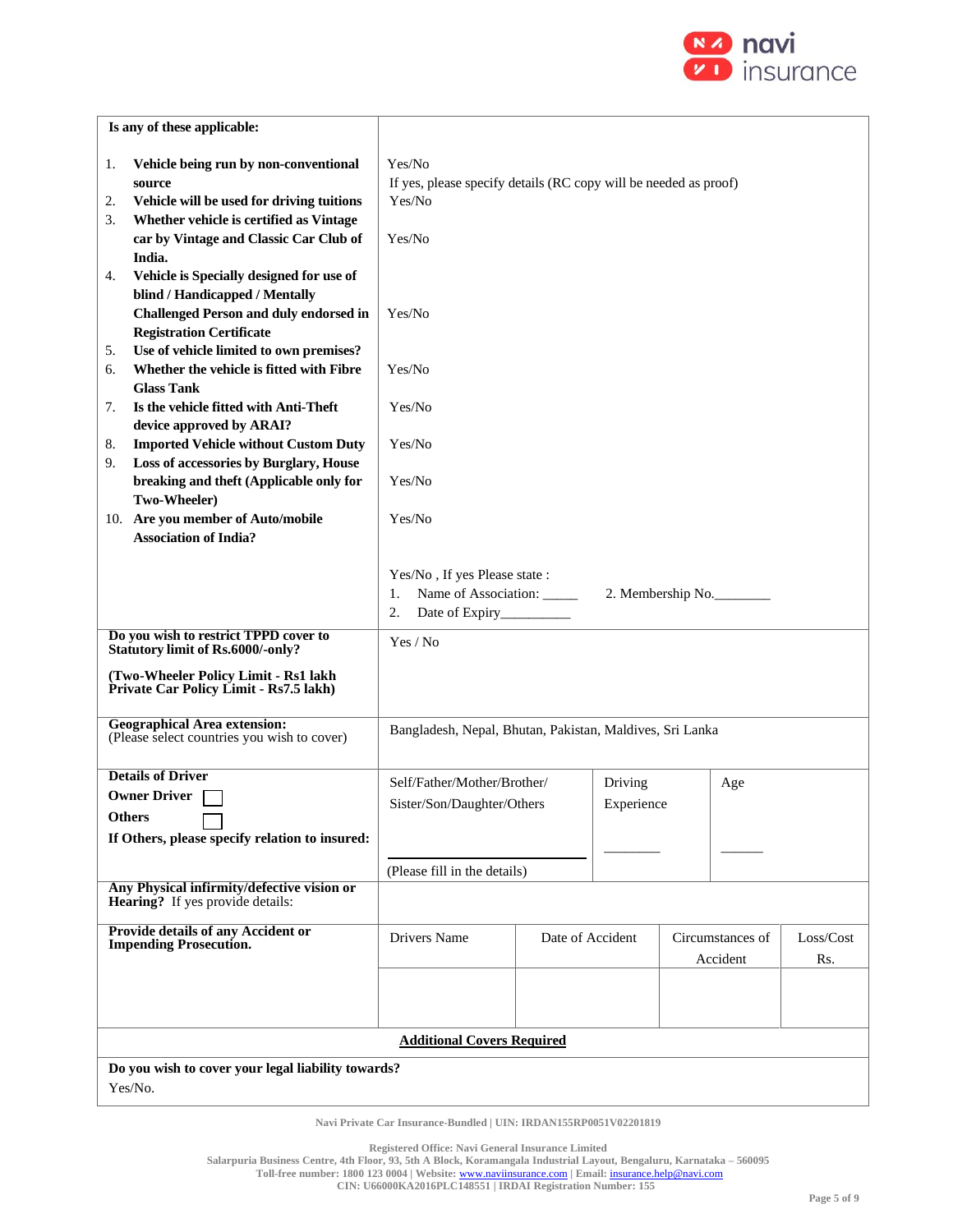

| <b>Paid Driver</b>                                                                                             |                           |      | Yes /No           |              |                          |                                            |  |  |  |
|----------------------------------------------------------------------------------------------------------------|---------------------------|------|-------------------|--------------|--------------------------|--------------------------------------------|--|--|--|
| <b>Unnamed Employees (IMT 29)</b>                                                                              |                           |      | No. of Employees: |              |                          |                                            |  |  |  |
| <b>Unnamed Workmen (In addition to WC</b>                                                                      |                           |      | No. of Workmen:   |              |                          |                                            |  |  |  |
| liability)                                                                                                     |                           |      |                   |              |                          |                                            |  |  |  |
| Soldier/Sailor/Airman employed as driver                                                                       |                           |      |                   |              |                          |                                            |  |  |  |
| in private capacity (Only for Private Car)                                                                     |                           |      |                   |              |                          |                                            |  |  |  |
|                                                                                                                |                           |      |                   |              |                          |                                            |  |  |  |
| PA cover to Unnamed Passengers/Pillion                                                                         |                           |      | Yes / No          |              |                          |                                            |  |  |  |
| rider                                                                                                          |                           | CSI: |                   |              |                          |                                            |  |  |  |
| Private Cars - Max 2 lakh per person                                                                           |                           |      | (Per Person)      |              |                          |                                            |  |  |  |
| Two-Wheeler - Max Rs. 1 lakh per person                                                                        |                           |      |                   |              |                          |                                            |  |  |  |
| (In multiples of Rs. 10,000 for Seating                                                                        |                           |      |                   |              |                          |                                            |  |  |  |
| capacity as per RC including driver)                                                                           |                           |      |                   |              |                          |                                            |  |  |  |
|                                                                                                                |                           |      |                   |              |                          |                                            |  |  |  |
| PA cover to Paid Driver/Cleaner/Conductor                                                                      |                           |      | Yes / No          |              |                          |                                            |  |  |  |
|                                                                                                                |                           |      | No of Persons     |              |                          |                                            |  |  |  |
|                                                                                                                |                           | CSI: |                   |              |                          |                                            |  |  |  |
| Do you wish to include Personal Accident cover for named persons? If YES, give name and Sum Insured opted for: |                           |      |                   |              |                          |                                            |  |  |  |
| <b>Name</b>                                                                                                    | <b>CSI</b> opted<br>(Rs.) |      | <b>Nominee</b>    | Relationship | Name of the<br>Appointee | <b>Relationship with</b><br><b>Nominee</b> |  |  |  |
| 1)                                                                                                             |                           |      |                   |              |                          |                                            |  |  |  |
| 2)                                                                                                             |                           |      |                   |              |                          |                                            |  |  |  |
| 3)                                                                                                             |                           |      |                   |              |                          |                                            |  |  |  |

|       | <b>COMPULSORY PERSONAL ACCIDENT COVER FOR OWNER DRIVER</b>                                 |  |  |  |  |
|-------|--------------------------------------------------------------------------------------------|--|--|--|--|
|       | Personal Accident Cover for Owner Driver is compulsory. Please give details of nomination: |  |  |  |  |
| (a)   | Name of the Nominee & Age                                                                  |  |  |  |  |
| (b)   | Relationship                                                                               |  |  |  |  |
| (c)   | Name of the Appointee                                                                      |  |  |  |  |
|       | (If Nominee is a Minor)                                                                    |  |  |  |  |
| (d)   | <b>Relationship to the Nominee</b>                                                         |  |  |  |  |
| Note: |                                                                                            |  |  |  |  |

#### Note: **Note:**

4) 5)

**1.** Personal Accident cover for Owner Driver is compulsory for Sum Insured of Rs.15,00,000/-.

**2.** Compulsory PA cover to owner driver cannot be granted where a vehicle is owned by a company, a partnership firm or a similar body corporate or where the owner-driver does not hold an effective driving license.

**Registered Office: Navi General Insurance Limited**

**Salarpuria Business Centre, 4th Floor, 93, 5th A Block, Koramangala Industrial Layout, Bengaluru, Karnataka – 560095**

**Toll-free number: 1800 123 0004 | Website:** [www.naviinsurance.com](http://www.naviinsurance.com/) **| Email:** [insurance.help@navi.com](mailto:insurance.help@navi.com)

**CIN: U66000KA2016PLC148551 | IRDAI Registration Number: 155**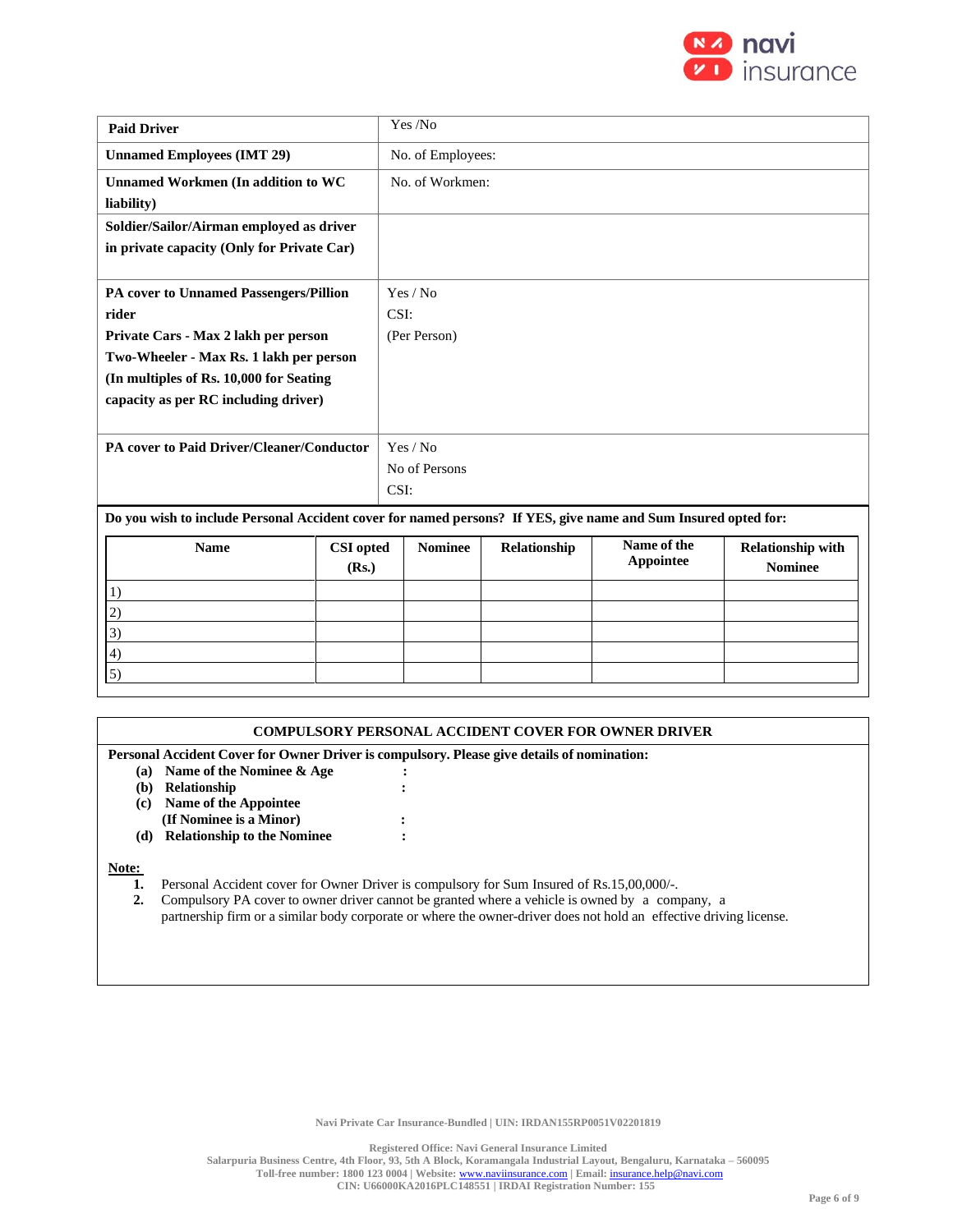

| PREMIUM PAYMENT AND BANK DETAILS                 |                                                                                                                                                                                                                                                                                                                                                                                                                                                             |                             |                                                                             |                      |                                                                                                                                                                                                                                                                                                                                                    |        |  |
|--------------------------------------------------|-------------------------------------------------------------------------------------------------------------------------------------------------------------------------------------------------------------------------------------------------------------------------------------------------------------------------------------------------------------------------------------------------------------------------------------------------------------|-----------------------------|-----------------------------------------------------------------------------|----------------------|----------------------------------------------------------------------------------------------------------------------------------------------------------------------------------------------------------------------------------------------------------------------------------------------------------------------------------------------------|--------|--|
| Payment Option:                                  | Cheque<br>□<br>Debit Card<br>$\Box$                                                                                                                                                                                                                                                                                                                                                                                                                         | Demand Draft<br>Credit Card | Fund Transfer<br>П.<br>$\Box$                                               | $\Box$               | Pay Order                                                                                                                                                                                                                                                                                                                                          | $\Box$ |  |
| Premium Amount:                                  | <u> 1999 - Johann Barbara</u><br>₹                                                                                                                                                                                                                                                                                                                                                                                                                          | Amount in Words:            |                                                                             |                      |                                                                                                                                                                                                                                                                                                                                                    |        |  |
|                                                  | For Cheque/DD/PO (Payable in favour of Navi General Insurance Company Limited)                                                                                                                                                                                                                                                                                                                                                                              |                             |                                                                             |                      |                                                                                                                                                                                                                                                                                                                                                    |        |  |
| <b>Account Holder Name</b>                       | the control of the control of the control of the control of                                                                                                                                                                                                                                                                                                                                                                                                 |                             |                                                                             |                      |                                                                                                                                                                                                                                                                                                                                                    |        |  |
| <b>Instrument Number</b>                         | <u> 1990 - John Stein, Amerikaansk politiker</u>                                                                                                                                                                                                                                                                                                                                                                                                            |                             | <b>Instrument Date</b>                                                      | $\mathcal{L}$        |                                                                                                                                                                                                                                                                                                                                                    |        |  |
| <b>Instrument Amount</b>                         | <u> 1980 - Johann Barbara, martxa alemaniar a</u>                                                                                                                                                                                                                                                                                                                                                                                                           |                             | <b>Bank Name</b>                                                            | ÷                    |                                                                                                                                                                                                                                                                                                                                                    |        |  |
| Credit/Debit Card No.                            |                                                                                                                                                                                                                                                                                                                                                                                                                                                             |                             | <b>Expiry Date</b>                                                          |                      | the control of the control of the                                                                                                                                                                                                                                                                                                                  |        |  |
| Fund Transfer/Wallet                             | : Name of Bank/Wallet                                                                                                                                                                                                                                                                                                                                                                                                                                       |                             | <b>Transaction Number:</b>                                                  |                      | the control of the control of the control                                                                                                                                                                                                                                                                                                          |        |  |
| <b>PAN Number</b>                                |                                                                                                                                                                                                                                                                                                                                                                                                                                                             |                             | <b>TAN Number</b>                                                           | $\ddot{\cdot}$       |                                                                                                                                                                                                                                                                                                                                                    |        |  |
| Note:<br>refund purposes.<br>Account No.         | As per the Regulatory requirements, we can affect payment of the refund (if any) and or claims only through Electronic Clearing<br>System (ECS) / National Electronic Funds Transfer (NEFT) / Real Time Gross Settlement (RTGS) / Interbank Mobile Payment<br>Service (IMPS). If the premium payment mode is other than cheque, please provide your account details as mentioned below for<br><u> 1990 - Johann Barn, mars an t-Amerikaansk politiker (</u> |                             | <b>IFSC/MICR Code</b>                                                       |                      |                                                                                                                                                                                                                                                                                                                                                    |        |  |
| <b>UPI ID</b>                                    |                                                                                                                                                                                                                                                                                                                                                                                                                                                             |                             | <b>Branch Name:</b>                                                         | $\ddot{\phantom{a}}$ |                                                                                                                                                                                                                                                                                                                                                    |        |  |
| Type of Account                                  | Saving Bank's Account<br>$\ddot{\cdot}$<br>Others (Please Specify)                                                                                                                                                                                                                                                                                                                                                                                          | $\Box$                      | $\Box$ Current Account<br><u> 1989 - Johann Barbara, martxa alemaniar a</u> | $\Box$               |                                                                                                                                                                                                                                                                                                                                                    |        |  |
| ELECTRONIC INSURANCE ACCOUNT DETAILS OF PROPOSER |                                                                                                                                                                                                                                                                                                                                                                                                                                                             |                             |                                                                             |                      |                                                                                                                                                                                                                                                                                                                                                    |        |  |
| (Email Id is mandatory)                          |                                                                                                                                                                                                                                                                                                                                                                                                                                                             |                             |                                                                             |                      |                                                                                                                                                                                                                                                                                                                                                    |        |  |
| Do you have an EIA                               | $\sim 10^{10}$ m $^{-1}$<br>$\Box$ Yes<br>$\Box$ No                                                                                                                                                                                                                                                                                                                                                                                                         |                             | If No, do you wish to apply for EIA $\Box$ Yes $\Box$ No                    |                      |                                                                                                                                                                                                                                                                                                                                                    |        |  |
| If Yes, please quote the EIA number              |                                                                                                                                                                                                                                                                                                                                                                                                                                                             |                             |                                                                             |                      | $\iff \qquad \qquad \Longrightarrow$                                                                                                                                                                                                                                                                                                               |        |  |
|                                                  | If applied, please mention your preferred Insurance Repository                                                                                                                                                                                                                                                                                                                                                                                              |                             |                                                                             |                      | $\left\langle \left\langle \begin{array}{ccc} 0 & 0 & 0 \\ 0 & 0 & 0 \\ 0 & 0 & 0 \\ 0 & 0 & 0 \\ 0 & 0 & 0 \\ 0 & 0 & 0 \\ 0 & 0 & 0 \\ 0 & 0 & 0 \\ 0 & 0 & 0 \\ 0 & 0 & 0 \\ 0 & 0 & 0 \\ 0 & 0 & 0 \\ 0 & 0 & 0 \\ 0 & 0 & 0 & 0 \\ 0 & 0 & 0 & 0 \\ 0 & 0 & 0 & 0 \\ 0 & 0 & 0 & 0 & 0 \\ 0 & 0 & 0 & 0 & 0 \\ 0 & 0 & 0 & 0 & 0 \\ 0 & 0 & $ |        |  |
|                                                  | Email Id (Registered with Insurance Repository)                                                                                                                                                                                                                                                                                                                                                                                                             |                             |                                                                             |                      | $\left\langle \left\langle \begin{array}{cc} 0 & 0 \\ 0 & 0 \end{array} \right\rangle \right\rangle \geq 0.$                                                                                                                                                                                                                                       |        |  |
|                                                  | Your Policy will be credited in your EIA account and your address details as mentioned in the EIA shall override the address provided                                                                                                                                                                                                                                                                                                                       |                             |                                                                             |                      |                                                                                                                                                                                                                                                                                                                                                    |        |  |
|                                                  | in this proposal for Insurance. We request you to inform the Repository of any changes in the details immediately.                                                                                                                                                                                                                                                                                                                                          |                             |                                                                             |                      |                                                                                                                                                                                                                                                                                                                                                    |        |  |
|                                                  |                                                                                                                                                                                                                                                                                                                                                                                                                                                             |                             |                                                                             |                      |                                                                                                                                                                                                                                                                                                                                                    |        |  |

**Registered Office: Navi General Insurance Limited**

**Salarpuria Business Centre, 4th Floor, 93, 5th A Block, Koramangala Industrial Layout, Bengaluru, Karnataka – 560095**

**Toll-free number: 1800 123 0004 | Website:** [www.naviinsurance.com](http://www.naviinsurance.com/) **| Email:** [insurance.help@navi.com](mailto:insurance.help@navi.com) **CIN: U66000KA2016PLC148551 | IRDAI Registration Number: 155**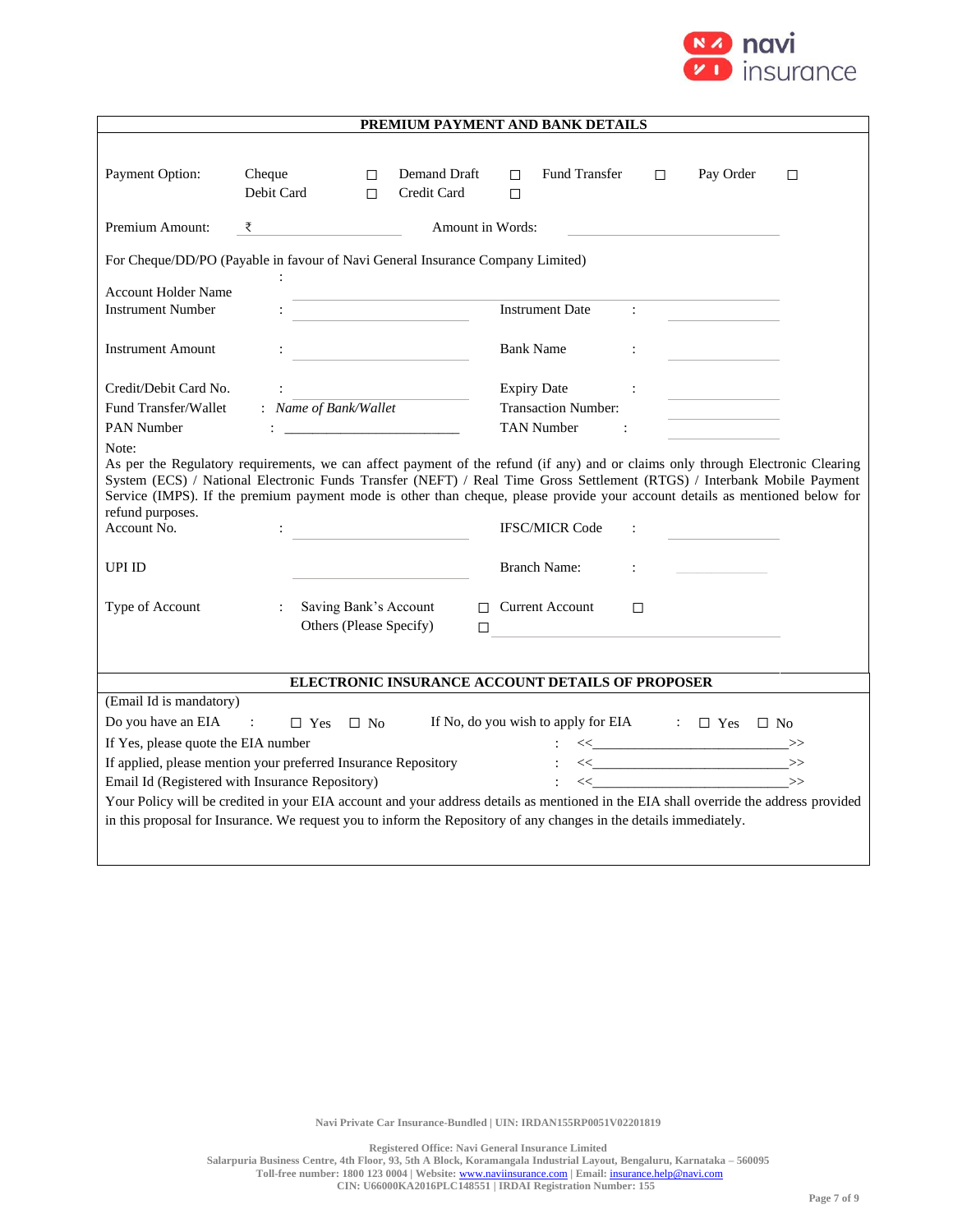

## **Declaration**:

"I/We desire to insure with NAVI GENERAL INSURANCE LIMITED ("Company") in respect of the vehicle described in this proposal form and statements contained herein, shared by me digitally or otherwise either through Company website, emails, Mobile application or any such mode of communication are true and accurate representations.

I/We undertake and confirm that:

- a) If any of the statements made herein are found to be false or incorrect, the benefits under this policy would stand forfeited.
- b) This application and declaration shall be promissory and shall be the basis of contract between me/us and the Company.
- c) I/We have read and understood the coverages, the terms and conditions and accept the Company's policy of insurance along with said conditions. .
- d) If any additions or alterations are carried out by me/us in this proposal form or if there is any change in the information submitted by me/us after the submission of this proposal form, then the same would be conveyed to the Company immediately, failing which the benefits under the policy would stand forfeited.
- e) The Company may take appropriate measures to capture the voice log for all telephonic transactions carried out by me/us as required by the procedure/regulations internal or external to the Company and shall not hold the Company responsible or liable for relying/using such recorded telephonic conversation.
- f) The insurance would be effective only on acceptance of this application by the Company and the payment of requisite premium in advance. In the event of non-realization of the Cheque or non-receipt of the amount of premium by the company, the policy shall be deemed cancelled "ab initio" and the Company shall not be responsible for any liabilities of whatsoever nature under this policy.
- g) I/We agree to receive "Certificate of Insurance and Policy Schedule" only and shall access the policy terms, conditions and exclusions on the company's website.
- h) I/We hereby confirm that all premiums have been/will be paid from bonafide sources and no premiums have been/will be paid out of proceeds of crime related to any of the offence listed in Prevention of Money Laundering Act, 2002. I understand that the Company has the right to call for documents to establish sources of funds.

## **Declaration for No Claim Bonus (if NCB claimed but confirmation from previous insurer not submitted).**

I/We declare that the rate of NCB claimed by me/us is correct and that NO CLAIM has arisen in the expiring Policy Period (Copy of Policy enclosed). I/We further undertake that if this declaration is found incorrect, all benefits under the Policy in respect of Section I of the Policy will stand forfeited.

**Place:**

**Date: Signature of Proposer**

| <b>INTERMEDIARY DETAILS (FOR OFFICE USE ONLY)</b> |                                     |  |  |
|---------------------------------------------------|-------------------------------------|--|--|
| <b>Branch Office</b>                              |                                     |  |  |
| <b>Branch Code</b>                                | Intermediary Name                   |  |  |
| Business Sector Urban/Rural/Social                | Intermediary contact Number         |  |  |
| Point of Sale Person Name                         | Point of Sale Person Contact Number |  |  |

**Navi Private Car Insurance-Bundled | UIN: IRDAN155RP0051V02201819**

**Registered Office: Navi General Insurance Limited**